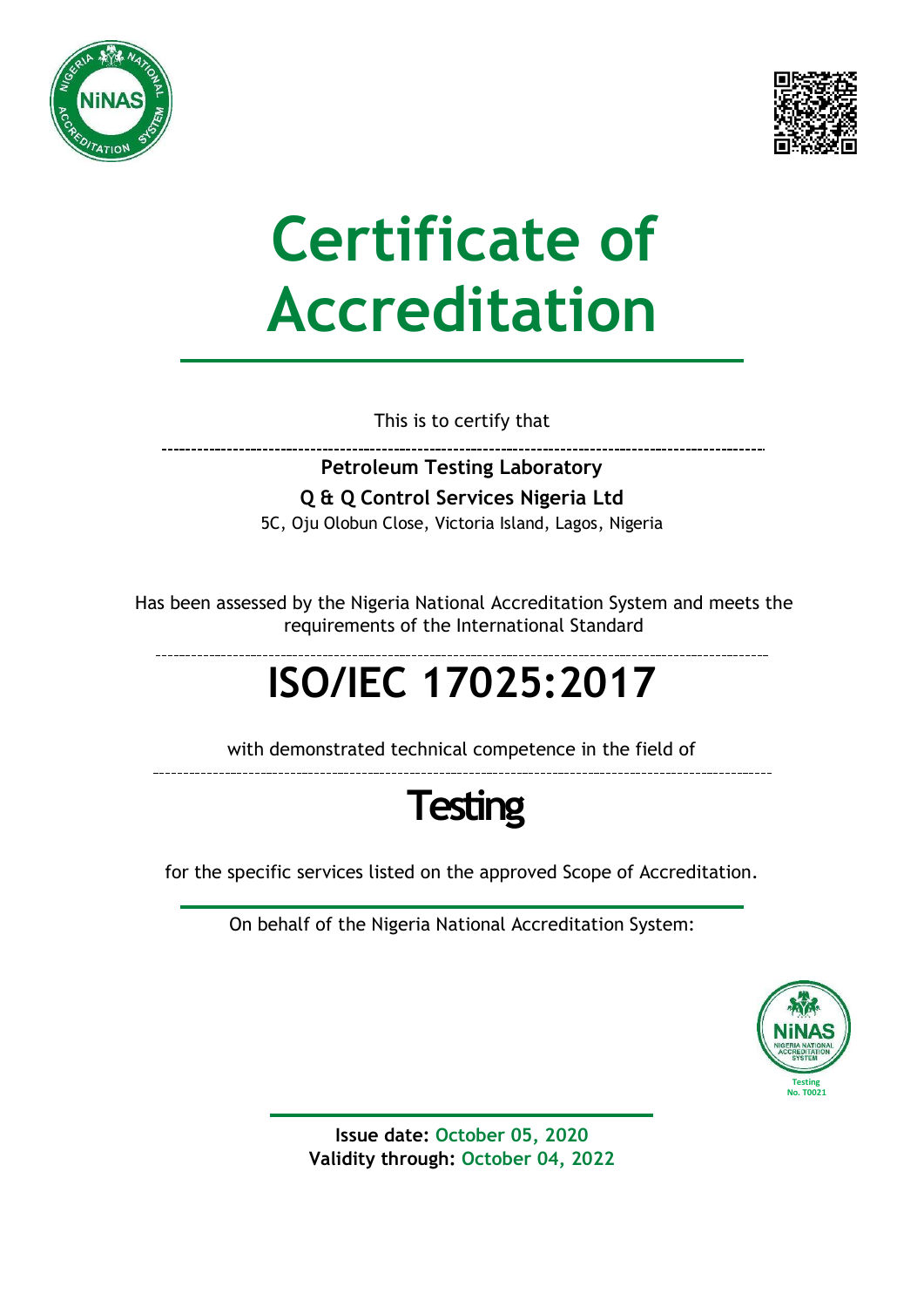

## **Scope of Accreditation**

**Chemical Testing Laboratory Petroleum Testing Laboratory Q & Q Control Services Nigeria Ltd** 5C, Oju Olobun Close, Victoria Island, Lagos, Nigeria

**Issue No. 1: 05 10, 2020 Valid to : 04 10, 2022** 

| <b>Materials/ Products</b> | <b>Types of Tests/ Properties</b>       | <b>Standard Specifications / Techniques</b> |
|----------------------------|-----------------------------------------|---------------------------------------------|
| <b>Tested</b>              | <b>Measured / Range of Measurements</b> | <b>Used</b>                                 |
| Gasoil                     | Acid and base Number                    | <b>ASTM D974/ Titration</b>                 |
| Gasoil                     | <b>Aniline Point</b>                    | ASTM D611/Aniline unit                      |
| Gasoline, Gasoil, DPK      | Appearance                              | QQIHM-S002/18/Visual                        |
| JETA-1                     | Appearance                              | Photographic                                |
|                            | Appearance                              | <b>ASTM D4176</b>                           |
| Gasoil, Fuel Oil           | Ash Content                             | <b>ASTM D482/Ash content</b>                |
|                            |                                         | unit                                        |
| Gasoil, DPK                | Calorific value(Estimated)-             | <b>ASTM D4868/Calculated</b>                |
| JETA-1                     | <b>Gross and Nett</b>                   |                                             |
| Gasoil, Fuel Oil           | Carbon Residue-Conradson CCR            | ASTM D189/CCR Unit                          |
| Fuel Oil                   | <b>CCAI</b>                             | ISO8217(Anx F)/                             |
|                            |                                         | Calculated                                  |
| Gasoil                     | Cetane Index                            | ASTM D976                                   |
| Fuel oil                   | Cleanliness Rating-Compatibility &      | ASTMD4740/                                  |
|                            | Stability                               | Compatibility setup                         |
| Gasoil                     | <b>Cloud Point</b>                      | ASTM D2500/Cloud                            |
|                            |                                         | Point machine                               |
| Gasoline, Gasoil, DPK      | Colour(Visual)                          | <b>QQIHM</b>                                |
| JETA-1                     |                                         |                                             |
| Gasoil                     | Colour, ASTM                            | ASTM D1500/ Lovibond                        |
| DPK, JETA-1                | Colour, Saybolt                         | <b>ASTM D156/</b>                           |
|                            |                                         | Chromometer                                 |
| Gasoline, Gasoil, DPK      | Copper corrosion                        | ASTM D130/Copper                            |
| JETA-1                     |                                         | Corrosion unit                              |
| Gasoline, Gasoil, DPK      | Density@15°C/Relative                   | ASTMD1298/Hydrometer                        |
| JETA-1, Fuel Oil,          | Density@60/60°F/API Gravity             |                                             |
| Crude Oil                  |                                         |                                             |
| Fuel Oil                   | Density@15°C/Relative                   | <b>ASTM D4052/</b>                          |